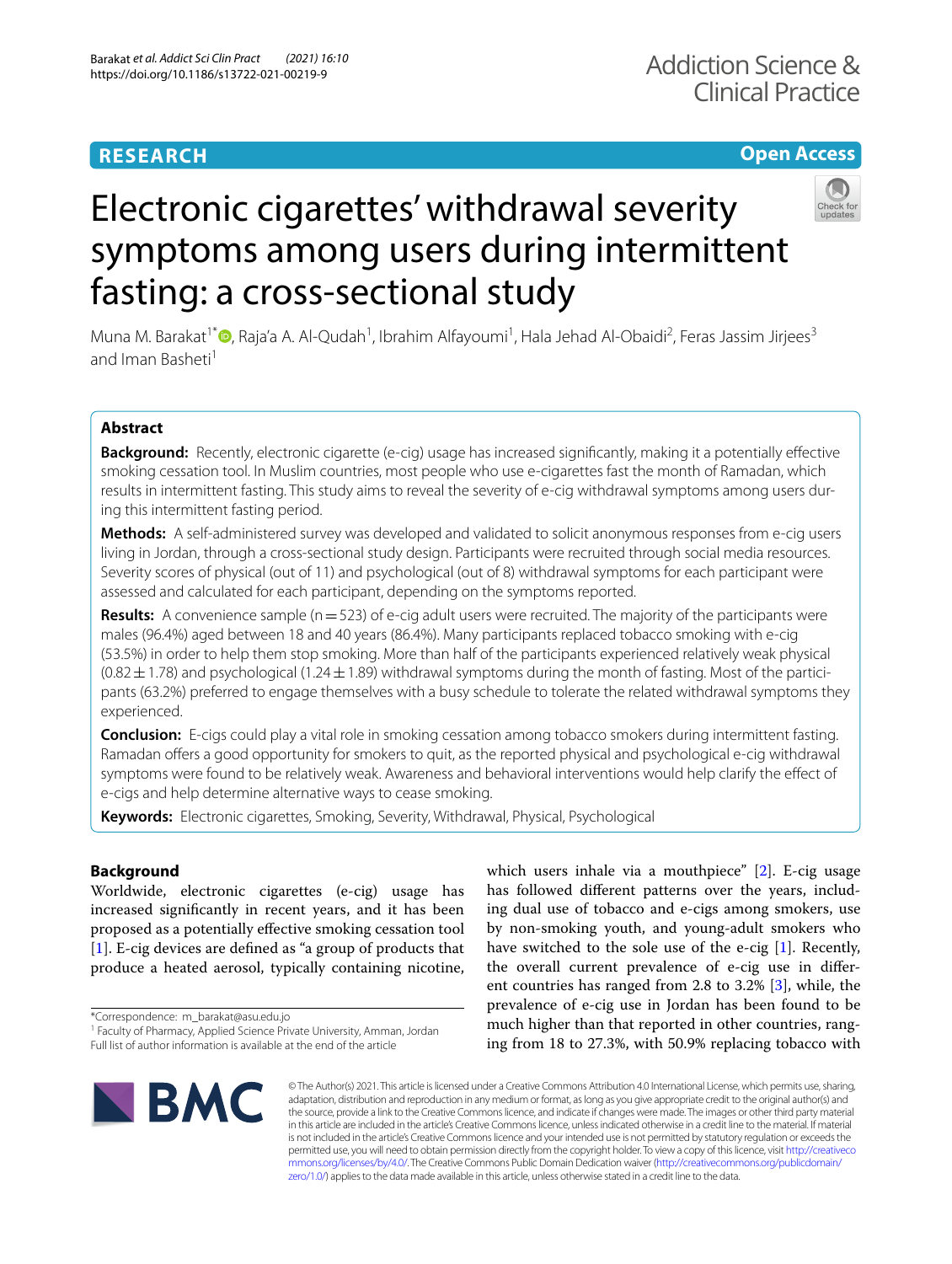e-cigs [[4,](#page-8-3) [5](#page-8-4)]. According to a government study carried out by the Jordan health ministry in collaboration with the World Health Organization in 2019, 8 out of 10 Jordanian men smoke or regularly use nicotine products, including s-cigs [[6\]](#page-8-5). With the exclusion of e-cig use and other smokeless patterns, research has shown that 66% of Jordanian men and more than 17% of women are smokers [[6,](#page-8-5) [7](#page-8-6)].

Nicotine is widely known as a psychoactive drug and it is highly addictive [[8\]](#page-8-7). Many nicotine smokers use smoking cessation products to stop smoking  $[8]$  $[8]$ . The main addictive component in many e-liquids used in e-cigs (referred to as vaping) is nicotine  $[1]$  $[1]$ . Thus, e-cigs can also lead to nicotine addiction for tobacco non-smoker adults and youth [\[1](#page-8-0)]. In addition, e-cigs may increase the severity of nicotine dependence in dual-users of cigarettes [\[1](#page-8-0)].

The long-term effects of e-cig use as a smoke cessation tool are debatable and have become a public health concern [\[9](#page-8-8)]. Furthermore, little is known about how vaping affects the use of and dependence on tobacco cigarettes, nor is much known regarding total nicotine use and dependence. Access to such information is vital when assessing the influence of vaping on smoke cessation and other health-related outcomes [\[10](#page-8-9)]. The onset, duration, and intensity of nicotine withdrawal symptoms depend on the smoking duration, the number of milliliters of the e-liquids consumed, and the concentration of the nicotine included. Hence, symptoms of withdrawal can last from several days to several weeks [\[10](#page-8-9)].

Different types of e-cig devices are currently available on the market, including the box mod, vape-pen, vapepod and other different types [\[11\]](#page-8-10). E-cig devices have a specific e-liquid that is used to provide different concentrations of nicotine [[12](#page-8-11)]. No previous study has looked into the severity of the withdrawal symptoms experienced by e-cig users in months of fasting. Ramadan is the holy fasting month for Muslims all around the world. Many things are prohibited during fasting time (from sunrise to sunset) including food, drink and smoking [[13\]](#page-8-12). This month is known to be full of spirituality, religious worship and self-control [\[13](#page-8-12)]. During the month of Ramadan, people who follow the faith of Islam fast around 16 h a day. Ideally, this month is supposed to be a good chance for smokers to quit smoking [[14\]](#page-8-13). Hence, this study is the first study conducted in Jordan that aims to evaluate the severity of e-cig withdrawal symptoms during intermittent fasting, particularly during Ramadan.

#### **Materials and methods**

#### **Study design and participants**

The study followed a descriptive cross-sectional design and the objectives were addressed via an online survey.

The study was conducted in Jordan from 26 April to 15 June 2020. The online survey was developed and validated by clinical researchers to solicit anonymous responses, which were treated confidentially. Eligible participants included e-cig users who had experienced intermittent fasting, such as Ramadan. They could be of any nationality but must reside in Jordan. The inclusion criteria were explained upfront at the start of the survey (Additional file [1:](#page-7-0) Appendix S1). Participants were recruited through social media platforms: Facebook, WhatsApp, LinkedIn, and Twitter. Participants were also advised that their participation in the study was voluntary and that their participation did not pose any risks. Potential participants who completed the survey were considered to have given informed consent for participation.

#### **Survey development, validation, and reliability**

The online survey was developed after reviewing similar validated surveys in the literature [\[15](#page-8-14), [16](#page-8-15)] and was designed using the general principles of good survey design [\[17\]](#page-8-16). Several sources were used to generate a pool of questions considered to be relevant to the study objectives [[15–](#page-8-14)[18](#page-8-17)]. The online survey was finally prepared using the technology of Google Forms, and although it was constructed in English, it was delivered to the participants in Arabic—the formal language of Jordan. The survey contained multiple-choice questions and was designed to be completed within 10 min.

To ensure face validity, the first draft of the survey was evaluated by fifteen independent academics who had previous experience in smoking and vaping related work and research studies; a statistician was also involved at this stage of evaluation. The comments and feedback they provided were considered and incorporated where appropriate to prepare the final version of the survey. The survey was then translated from English into Arabic, and was then back-translated by two senior academic staff members who were considered fluent in both languages. Survey piloting took place to determine words that do not translate particularly well, words that are ambiguous, and whether or not another word or phrase would work better, and further, to confirm if the survey items were clearly presented. The questions were free from medical jargon or difficult terminology. To help the participants report accurate data, the popular types of e-cig devices were mentioned in the survey in the form of images, to help participants recognize the type of e-cig device they were using. Finally, the survey was piloted with a sample of 25 academic and 25 non-academic participants. This stage of the study was conducted to enhance clarity, readability, understandability, and confirm the study's applicability to the Jordanian population. Internal consistency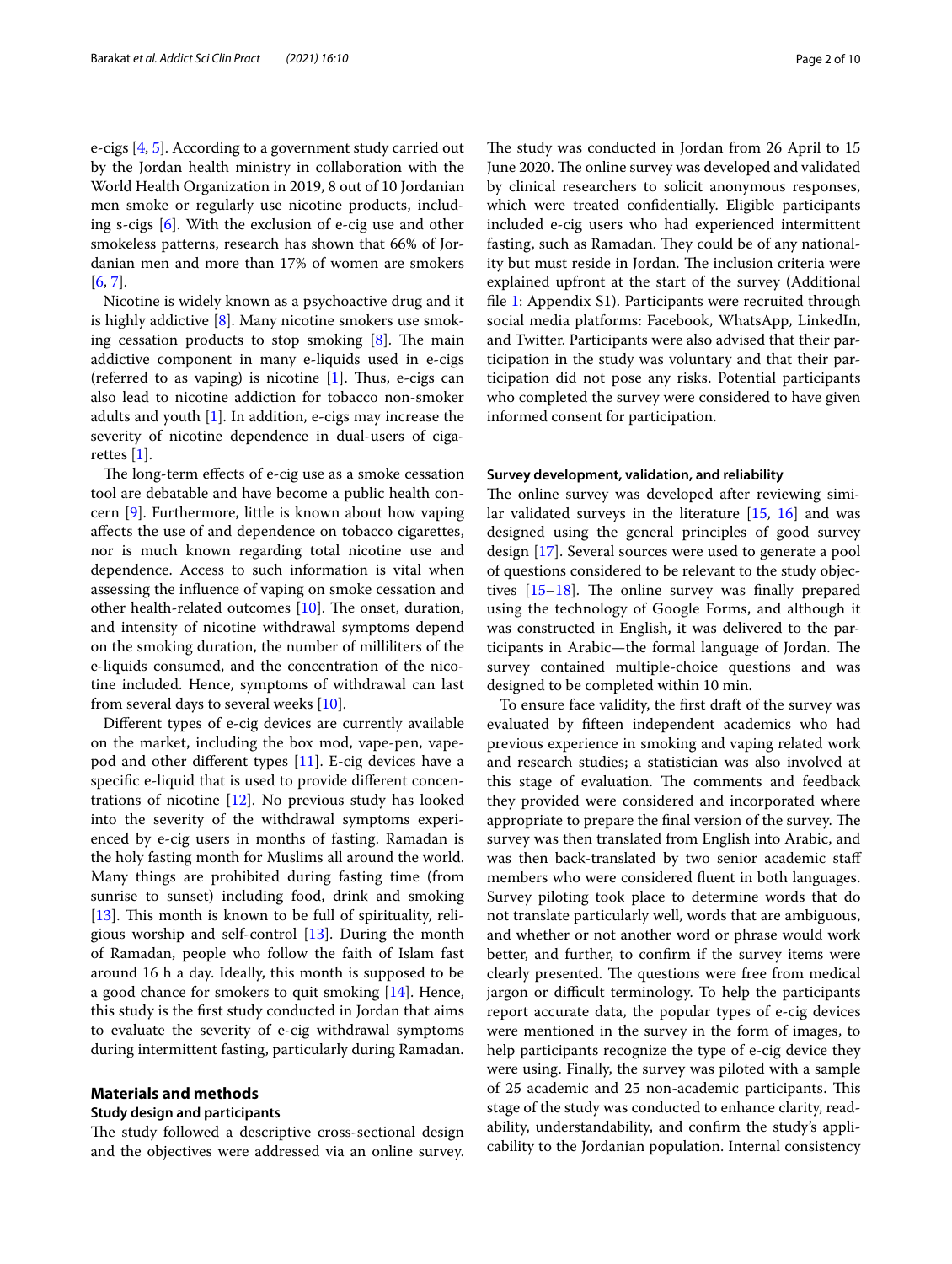reliability was tested by the Cronbach's alpha coefficient, which equaled to 0.88.

The final version of the survey contained three parts. The first part (Part A) comprised of nine questions, which included sociodemographic information; the second part (Part B) consisted of seven questions comprising details of participants' use of e-cigs; the third part (Part C) consisted of 11 physical and 8 psychological withdrawal symptoms. The scores were assessed for each participant depending on the symptoms reported during the month of fasting, i.e. Ramadan. The participants were also asked to estimate the severity of withdrawal symptoms during the fasting month, using a score of severity (0–5). The severity reported by participants was rated as weak  $(score = 1)$  to very severe  $(score = 5)$ . Participants were also asked to report the time their withdrawal symptoms started since their last e-cig use (in hours).

#### **Sample size**

The most recent demographic statistics of citizens living in Jordan showed that 10.554 million people live in the country [\[19](#page-8-18)]. Based on that, the sample size was calculated using a margin of error of 5%, a confidence level of 95%, and a response distribution of 50%, giving a minimum sample size of 385 [\[20](#page-8-19)]. It was decided that the number should be increased to around 600 to take into account missing responses and other unknown issues that might arise.

#### **Statistical analyses**

Completed surveys were extracted from Google Forms as an Excel sheet and were then exported to Statistical Package for Social Sciences version 24.0 (SPSS Inc., Chicago, IL, USA) for the statistical analysis. Descriptive statistics included percentages, means and frequency distribution, which were calculated for each question. Descriptive and univariate correlation analyses using Pearson correlation coefficient (r) were used for the correlation, which was conducted at a 5% significance level. A  $p$ -value of < 0.05 represented a significant difference. Factors affecting the severity scores of withdrawal symptoms were analyzed using simple and multivariant linear regression.

#### **Results**

#### **Participant characteristics Sociodemographic characteristics**

Out of the total completed questionnaires  $(n=610)$ , eighty-seven forms (14.3%) were excluded from the main study measures due to missing data. Accordingly, 523 (85.7%) of the answered questionnaires were included in the study analysis. The majority of the participants were men ( $n = 504$ , 96.4%), and had a wide age-range with the highest percentage (48.2%) aged 26–40 years (Table [1](#page-2-0)).

# <span id="page-2-0"></span>**Table 1 Sociodemographic characteristics**

**of the participants (n = 523)**

| <b>Characteristic</b>              | n (%)      |
|------------------------------------|------------|
| Age                                |            |
| Less than 18 years old             | 15 (2.9)   |
| 18-25 years old                    | 200 (38.2) |
| 26-40 years old                    | 252 (48.2) |
| 40-55 years old                    | 55 (10.5)  |
| Above 55 years old                 | 1(0.2)     |
| Gender                             |            |
| Male                               | 504 (96.4) |
| Female                             | 19 (3.6)   |
| Education                          |            |
| Didn't complete school education   | 14(2.7)    |
| Secondary school certificate       | 114 (21.8) |
| Diploma                            | 53 (10.1)  |
| Bachelor's degree                  | 305 (58.3) |
| Postgraduate degree                | 36(6.9)    |
| Occupation                         |            |
| Secondary school student           | 41 (7.8)   |
| University student                 | 113(21.6)  |
| An employee in the health sector   | 40(7.6)    |
| An employee in a non-health sector | 173 (33.1) |
| Housewife / Retired                | 7(1.4)     |
| Others                             | 60 (11.5)  |
| Social status                      |            |
| Married                            | 241 (46.1) |
| Single                             | 280 (53.5) |
| Divorced/widowed                   | 2(0.4)     |
| Having children                    |            |
| Yes                                | 216 (41.3) |
| No                                 | 27 (5.2)   |
| Single and do not have children    | 280 (53.5) |
| Nationality                        |            |
| Jordanian                          | 291 (55.6) |
| Palestinian                        | 11(2.1)    |
| Egyptian                           | 80 (15.3)  |
| Iraqi                              | 109 (20.8) |
| Syrian                             | 16(3.1)    |
| Lebanese                           | 9(1.7)     |
| Other                              | 6(1.1)     |

More than half of the participants (55.6%) were Jordanian in nationality and had a bachelor's university degree  $(n = 305, 58.3\%)$ . Only 7.6%  $(n = 40)$  of the study participants worked in the health sector, while others  $(n = 171,$ 32.7%) were employed in the non-health sector. More than half  $(n=280, 53.5%)$  of the participants were single, while,  $(n = 241, 46.1%)$  were married and 41.3% had children.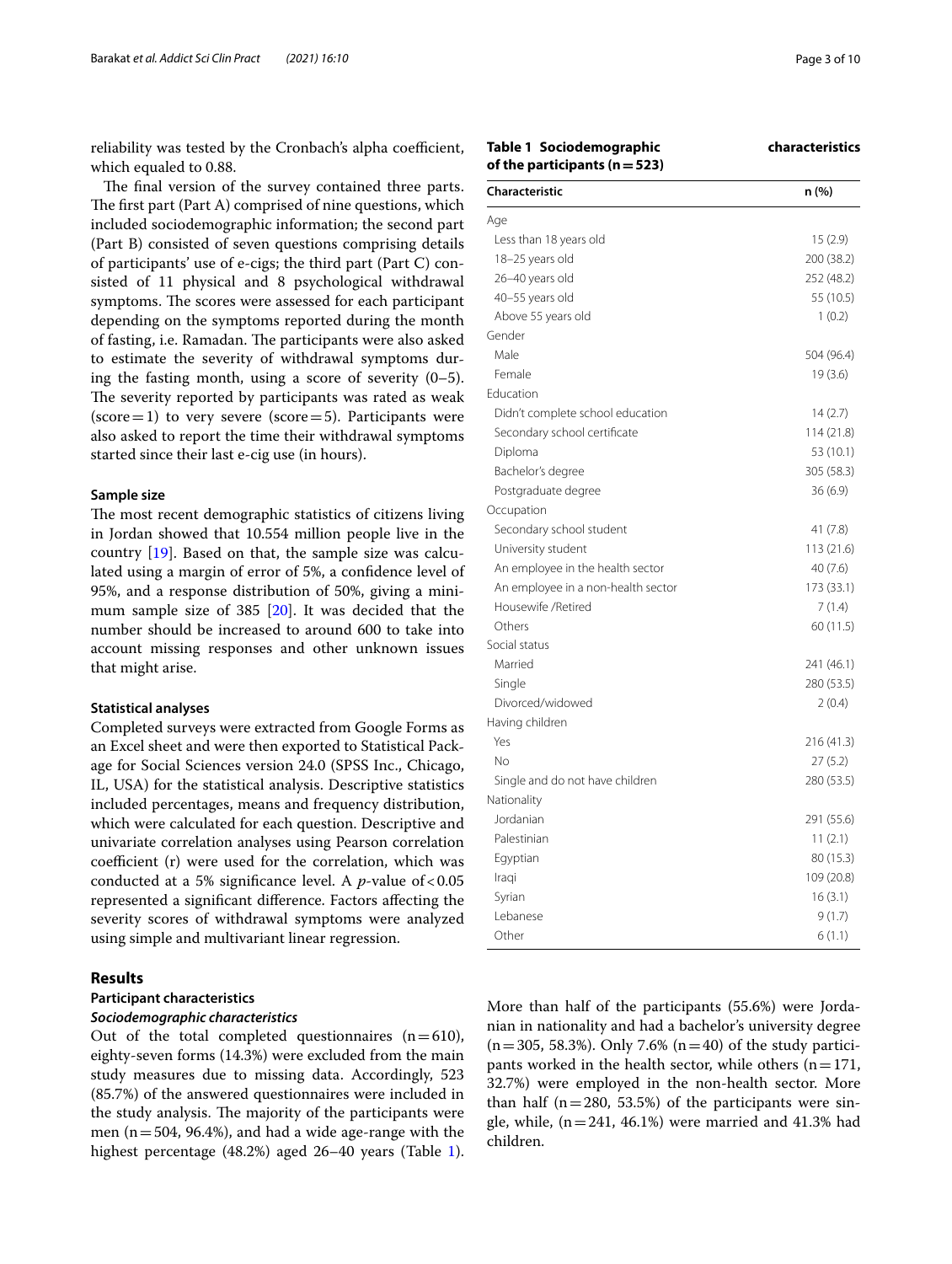#### **Information related to e‑cigarette usage**

Upon asking the study participants about the main reason behind their use of e-cigarettes, more than half ( $n = 297, 56.8\%$ ) reported smoking cessation as a reason (Table [2\)](#page-3-0). Others  $(n = 157, 30.0\%)$  stated that the e-cig has a better smell and taste than tobacco

#### <span id="page-3-0"></span>**Table 2 Basic information related to E-cigarette use among participants (n = 523)**

| Domain                                                                                       | n (%)      |
|----------------------------------------------------------------------------------------------|------------|
| The reason for E-cigarettes usage                                                            |            |
| To quit smoking                                                                              | 297 (56.8) |
| Love to try different new types of smoking                                                   | 41(7.8)    |
| It has better smell and taste than tobacco                                                   | 157 (30.0) |
| Easy to use                                                                                  | 21(4.0)    |
| Safer than tobacco                                                                           | 7(1.3)     |
| The volume of consumed E-liquid per day                                                      |            |
| Less than 2 mL                                                                               | 92 (17.6)  |
| $2-5$ ml                                                                                     | 283 (54.1) |
| More than 5 mL                                                                               | 148 (28.3) |
| Usage of E-cigarette concomitantly with tobacco                                              |            |
| Yes (dual E-cig users)                                                                       | 93 (17.8)  |
| No, only e-cigarettes (sole E-cig users)                                                     | 150 (28.7) |
| Replaced tobacco with e-cigarettes                                                           | 280 (53.5) |
| E-cigarettes capability to reduce the desire for tobacco smoking and<br>help to quit smoking |            |
| Yes                                                                                          | 307 (58.6) |
| Maybe                                                                                        | 61(11.7)   |
| No                                                                                           | 5(1.0)     |
| I don't smoke tobacco cigarettes, so I don't know                                            | 150 (28.7) |

cigarettes. The percentage of participants who replaced tobacco smoking with e-cigs  $(n = 280, 53.5%)$ was significantly ( $p < 0.05$ ) higher than both dual e-cig users (e-cig with tobacco smoking) and sole e-cig users. Many  $(n = 307, 58.6%)$  participants believed that the e-cig has the capability to reduce their desire for tobacco smoking and helped them cease tobacco smoking (Fig. [1](#page-3-1)).

The most commonly used e-cig device, as reported by the participants, was the 'Box-mod' (64.1%), followed by the 'Vape pod' (17.2%), then other types such as Ciga-like (10.9%) and 'Vape pen' (7.8%). More than half (54.1%) of the participants consumed between 2.0 to 5.0 mL/ day of the e-liquid. The majority  $(n=416, 79.5%)$  of the participants used unsalted nicotine-containing e-liquid (Fig. [2](#page-4-0)). The majority of those users  $(n = 191, 36.6%)$  consumed 2–5 mL/day of the 3 mg/mL nicotine-containing e-liquids. Hence, the daily nicotine consumption ranged between 6.0 and 15.0 mg/day. Other e-cig users (17.2%) used a salted nicotine-containing e-liquid, which was consumed using the 'vape mod' device.

#### **E‑cigarette withdrawal symptoms during fasting time**

More than half of the e-cig users experienced both physical (55.1%) and psychological (53.0%) withdrawal symptoms during the fasting month of Ramadan. The most common physical withdrawal symptoms (Table [3](#page-4-1)) experienced by the participants included heart palpitations (10.3%), dizziness (10.5%), headaches (10.5%) and nausea (10.8%). Intense cravings (29.6%) and restlessness (22.5%) were the most common psychological withdrawal symptoms reported by the participants. Severity

<span id="page-3-1"></span>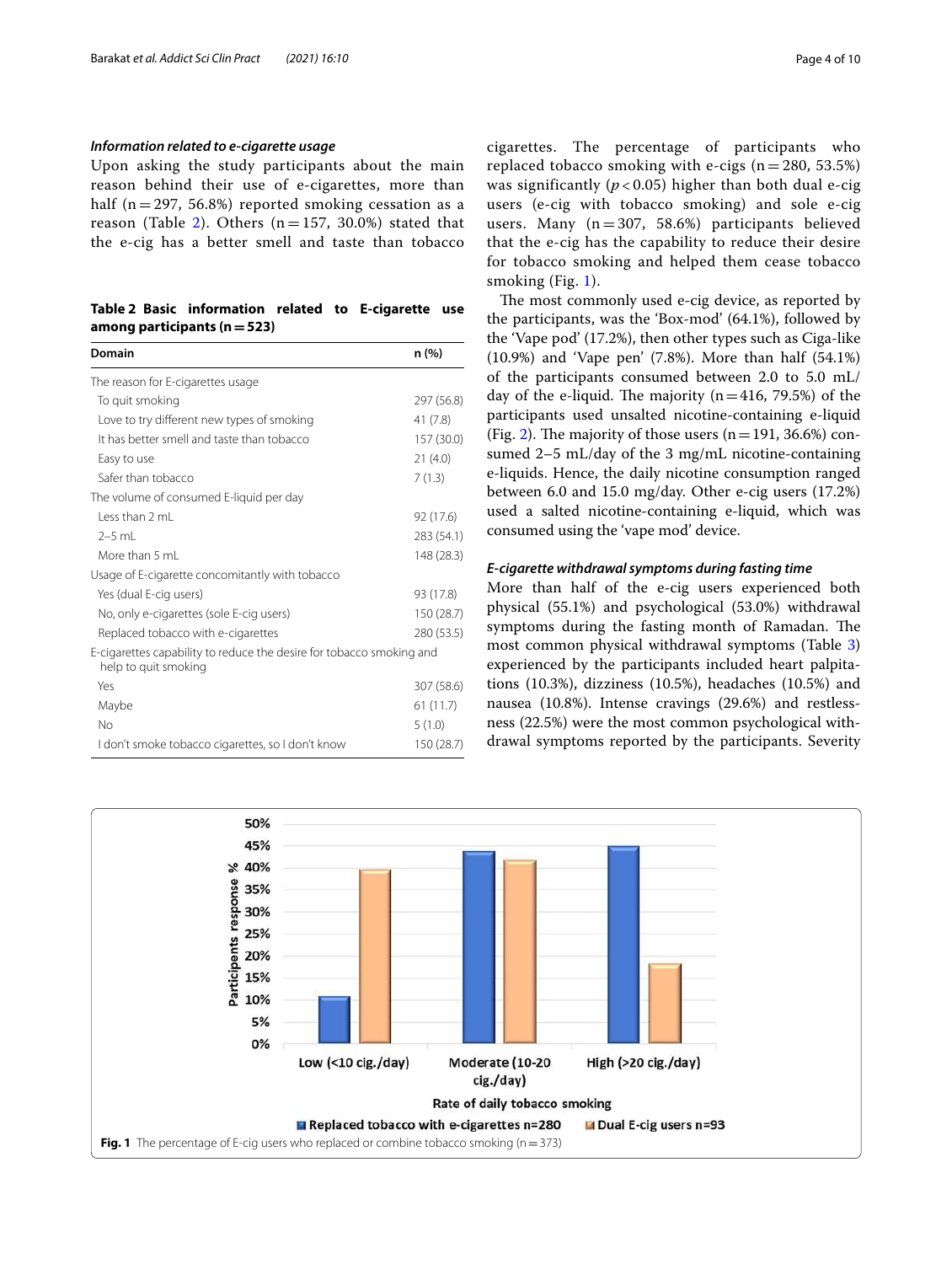

<span id="page-4-1"></span><span id="page-4-0"></span>

| Table 3 Withdrawal symptoms experienced by the participants during fasting time ( $n = 523$ ) |  |  |
|-----------------------------------------------------------------------------------------------|--|--|
|                                                                                               |  |  |

| <b>Physical symptoms</b><br>(number of symptoms = 11) | n(%)                | Psychological symptoms (n (number<br>of symptoms $= 8$ ) | n(%)              |  |
|-------------------------------------------------------|---------------------|----------------------------------------------------------|-------------------|--|
| No symptoms                                           | 235 (44.9)          | No Symptoms                                              | 246 (47.0)        |  |
| Weight gain                                           | 17(3.2)             | Social isolation                                         | 52 (9.9)          |  |
| Sweating                                              | 22(4.2)             | Depression                                               | 56 (10.7)         |  |
| Abdominal cramping                                    | 27(5.2)             | Feeling sleepy                                           | 60(11.4)          |  |
| Tremor                                                | 28(5.4)             | Poor concentration                                       | 77 (14.7)         |  |
| <b>Breathing Difficulty</b>                           | 36(6.8)             | Angry                                                    | 94 (17.9)         |  |
| Constipation                                          | 43(8.2)             | <b>Stress</b>                                            | 96 (18.3)         |  |
| Sore or itchy throat                                  | 51(9.7)             | Restlessness                                             | 118(22.5)         |  |
| Heart palpitation                                     | 54 (10.3)           | Intense cravings for smoking                             | 155 (29.6)        |  |
| <b>Dizziness</b>                                      | 55 (10.5)           | $\overline{\phantom{a}}$                                 |                   |  |
| Headache                                              | 55 (10.5)           | ٠                                                        |                   |  |
| Nausea                                                | 57 (10.8)           | $\overline{\phantom{a}}$                                 |                   |  |
| Severity score Mean $(\pm SD)$                        | $0.82 \ (\pm 1.78)$ |                                                          | $1.24 (\pm 1.89)$ |  |

scores for both the physical (score out of 11) and psychological (score out of 8) withdrawal symptoms equaled  $0.82 \pm 1.78$  and  $1.24 \pm 1.89$ , respectively. Those results indicated that most of the study participants experienced a relatively weak severity of withdrawal symptoms. Upon asking the participants to estimate the severity of withdrawal symptoms during fasting time using a score of severity  $(0-5,$  weak-sever) (Table [4](#page-5-0)), more than half  $(n = 288, 53%)$  of the e-cig users reported that the severity of withdrawal symptoms ranged between weak (score of 1, 20.1%) to very severe (score of 5, 0.8%). Some participants (15.9%;  $n = 81$ ) reported that the withdrawal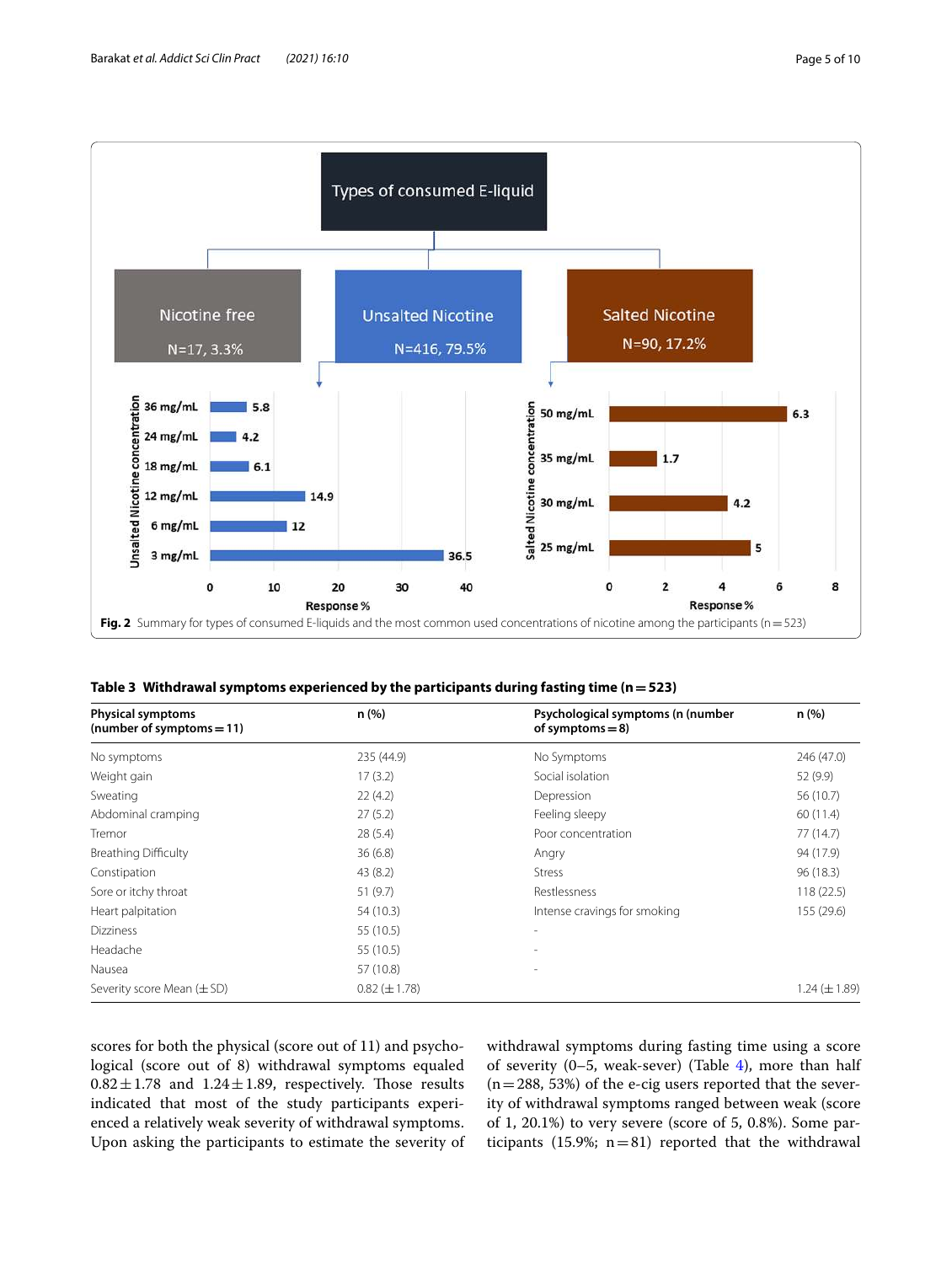### <span id="page-5-0"></span>**Table 4 Severity perception and onset of the E-cig withdrawal symptoms**

| Domain                                                                                        | n (%)      |
|-----------------------------------------------------------------------------------------------|------------|
| The severity of the withdrawal symptoms from the participants' percep-<br>tion (range $0-5$ ) |            |
| No symptoms (score $=$ 0)                                                                     | 246 (47.0) |
| Weak (score $=$ 1)                                                                            | 105 (20.1) |
| Mild (score $=$ 2)                                                                            | 84 (16.1)  |
| Moderate (score $=$ 3)                                                                        | 66 (12.6)  |
| Severe (score $=$ 4)                                                                          | 18(3.4)    |
| Very severe (score $=$ 5)                                                                     | 4(0.8)     |
| Starting time of withdrawal symptoms from the last E-cig use                                  |            |
| In less than 6 h                                                                              | 83 (15.9)  |
| After 6 h                                                                                     | 31(5.9)    |
| After 8 h                                                                                     | 43 (8.2)   |
| After 12 h                                                                                    | 39 (7.5)   |
| After more than 16 h                                                                          | 81 (15.5)  |
| I didn't experience any symptoms                                                              | 246 (47.0) |
|                                                                                               |            |

symptoms started in less than 6 h since their last e-cig use, while 15.5% ( $n = 81$ ) started to feel the withdrawal symptoms after more than 16 h.

Multivariable linear regression outcome (Table [5](#page-5-1)) showed a positive significant correlation ( $p \le 0.001$ ) between the severity of physical and psychological withdrawal symptoms and the daily consumed nicotine concentration.

### **Participants responses upon experiencing e‑cig withdrawal symptoms during fasting**

Most of the participants (63.2%,  $n = 182$ ) who suffered from withdrawal symptoms during the fasting month of Ramadan attempted to keep themselves busy to tolerate the withdrawal symptoms. Others  $(24.7\% , n = 71)$  preferred to go back to tobacco smoking instead of e-cigs once they broke their fasting. Only 2.1%  $(n=6)$  of the participants took advice from a pharmacist or other healthcare provider regarding their withdrawal symptoms. A small number of participants (1.4%) preferred using nicotine replacement therapy.

#### **Discussion**

Globally, the prevalence of tobacco smoking increases greatly every year, which is associated with significantly high rates of mortality and morbidity [[21\]](#page-8-20). In Jordan, recent statistics have shown that the tobacco smoking

<span id="page-5-1"></span>**Table 5 Summary of the regression models for the dependent variable; Physical symptoms and psychological symptoms severity scores associated with participant's characteristics, and nicotine concentration predictors' usage**

| Withdrawal symptoms score                                              | Physical withdrawal symptoms score |            |                          |            | Psychological symptoms score |          |                                    |           |
|------------------------------------------------------------------------|------------------------------------|------------|--------------------------|------------|------------------------------|----------|------------------------------------|-----------|
|                                                                        | Linear regression                  |            | Multivariable regression |            | <b>Linear regression</b>     |          | <b>Multivariable</b><br>regression |           |
|                                                                        | <b>Beta</b>                        | p-value    | <b>Beta</b>              | p-value    | <b>Beta</b>                  | p-value  | <b>Beta</b>                        | p-value   |
| Gender, ref: Male                                                      | 0.088                              | $0.043*$   | 0.089                    | $0.042*$   | $-0.004$                     | 0.929    | NA                                 | <b>NA</b> |
| Age, ref: 26-40 years                                                  |                                    |            |                          |            |                              |          |                                    |           |
| $<$ 18 years                                                           | 0.005                              | 0.918      | $-0.012$                 | 0.789      | 0.004                        | 0.92     | 0.018                              | 0.689     |
| $18 - 25$ years                                                        | $-0.024$                           | 0.588      | 0.036                    | 0.438      | 0.016                        | 0.715    | 0.049                              | 0.287     |
| >40 years                                                              | 0.111                              | 0.110      | 0.120                    | 0.090      | 0.098                        | 0.25     | 0.112                              | 0.140     |
| Level of education, ref: Bachelor's degree holder                      |                                    |            |                          |            |                              |          |                                    |           |
| Didn't complete school education                                       | $-0.007$                           | 0.878      | $-0.003$                 | 0.993      | $-0.015$                     | 0.738    | 0.004                              | 0.926     |
| Secondary school certificate                                           | 0.079                              | 0.07       | 0.074                    | 0.104      | 0.091                        | $0.037*$ | 0.107                              | 0.19      |
| Diploma                                                                | $-0.094$                           | $0.031*$   | $-0.076$                 | 0.090      | $-0.013$                     | 0.77     | 0.015                              | 0.746     |
| Postgraduate degree                                                    | 0.053                              | 0.225      | 0.057                    | 0.203      | 0.072                        | 0.102    | 0.089                              | 0.051     |
| Occupation: ref: employee in a non-health sector                       |                                    |            |                          |            |                              |          |                                    |           |
| Secondary school student                                               | $-0.017$                           | 0.691      | $-0.026$                 | 0.579      | 0.027                        | 0.538    | 0.032                              | 0.495     |
| University student                                                     | $-0.016$                           | 0.707      | $-0.028$                 | 0.575      | $-0.081$                     | 0.065    | $-0.052$                           | 0.293     |
| An employee in a health sector                                         | $-0.029$                           | 0.508      | $-0.037$                 | 0.434      | 0.026                        | 0.547    | 0.031                              | 0.502     |
| Others                                                                 | 0.015                              | 0.725      | $-0.006$                 | 0.903      | 0.060                        | 0.171    | 0.054                              | 0.288     |
| Social status, ref: married                                            | $-0.159$                           | 0.309      | $-0.079$                 | 0.356      | $-0.370$                     | $0.032*$ | $-0.088$                           | 0.356     |
| Having children, ref: yes                                              | 0.059                              | 0.176      | 0.088                    | 0.294      | 0.094                        | $0.032*$ | 0.032                              | 0.294     |
| Mean concentration of nicotine in<br>E-liquid (14.71 $\pm$ 4.24) mg/ml | 0.021                              | $< 0.001*$ | 0.179                    | $< 0.001*$ | 0.136                        | $0.002*$ | 0.139                              | $0.001*$  |

significant value  $p < 0.05$ , NA not applicable

\*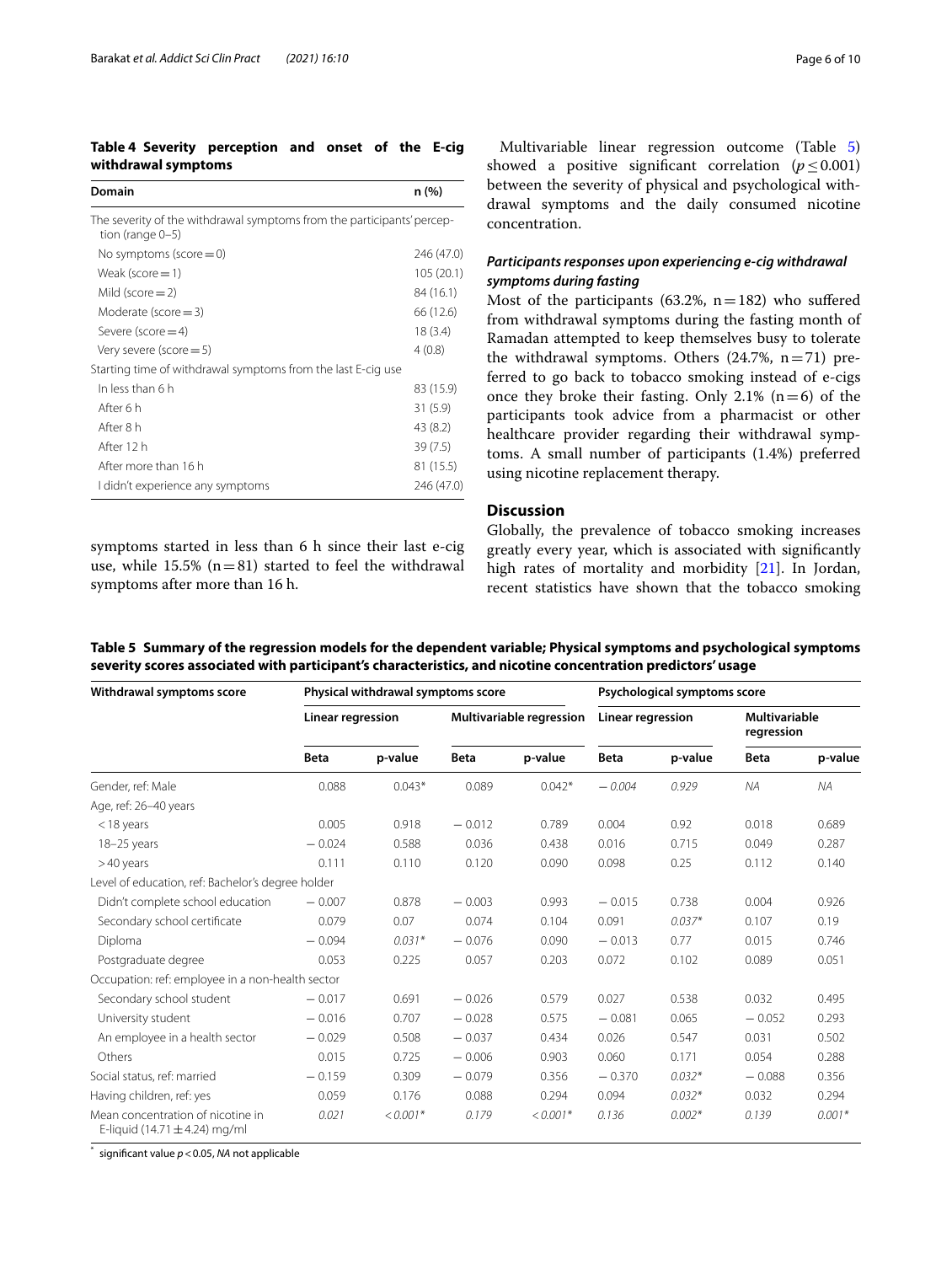rate among the population is one of the highest rates in the world [\[22](#page-8-21)]. The use of e-cigs and their popularity has been well documented in the last few years worldwide. Specifically in Jordan, it is considered an innovative smoking tool that is sold as an alternative to traditional tobacco cigarettes. This cross-sectional study is the first to reveal the severity of e-cig related physical and psychological withdrawal symptoms during the fasting month of Ramadan among the general Jordanian population. Factors affecting these withdrawal symptoms have also been revealed. The majority of the participants were men who were using e-cigs for the purpose of smoking cessation. More than half of the e-cig users experienced physical and psychological withdrawal symptoms during intermittent fasting, particularly during Ramadan, including heart palpitations, dizziness, headaches, and nausea. However, the severity of these withdrawal symptoms was found to be relatively weak. A significant correlation was found between the severity of the physical and psychological withdrawal symptoms and daily consumed nicotine concentration.

Predictably, the majority of the study participants were men. Previous studies have shown a significant correlation between e-cig use and male gender due to different factors including smoking cessation, health care, and enjoyment purposes having a higher influence on men than women [\[4,](#page-8-3) [23](#page-8-22)]. Moreover, this finding could be related to the Jordanian cultural acceptance of public smoking for males only [[24\]](#page-8-23). The usage of e-cigarettes among females, on the other hand, could be related more to recommendations from the surrounding milieu (family and friends), and psychological related causes such as stress and mood management [\[23](#page-8-22)].

Interestingly, the findings of this study showed that more than half of the e-cig users completely replaced tobacco smoking with e-cigs and were aiming to quit smoking via e-cig vaping. A study conducted by Berry et al. in 2019 showed that e-cig users were successful at quitting or reducing their tobacco smoking using e-cigarettes as a smoking cessation tool [\[25](#page-8-24)]. Besides, one-third of the participants chose e-cig use due to its better taste and smell compared to tobacco smoking. Piñeiro et al. also reported similar findings, as e-cig usage among men was found to be associated with positive expectancies, including better taste and social facilitation [[23\]](#page-8-22). E-cigs are widely used for smoking cessation due to the common belief in their safety compared to tobacco smoking [[25\]](#page-8-24). Similar results were found in a study conducted in Jordan, which showed that e-cig users agreed that using an e-cig is safer than tobacco smoking to both the user and surroundings, and that it is cheaper and can help in smoking cessation  $[4]$  $[4]$ . On the other hand, the literature suggests that high use of e-cigs is not medically recommended as most healthcare providers believe that e-cigs are unsafe and do not help with tobacco smoking cessation [[26](#page-8-25)].

Ramadan is the holy fasting month for Muslims all around the world. Ideally, this month is supposed to be a good chance for smokers to quit smoking [\[14](#page-8-13)]. However, due to nicotine withdrawal symptoms, especially at the commencement of Ramadan, many fail to quit smoking [[27\]](#page-8-26). Accordingly, smokers have reported following different methods to quit smoking, including a gradual reduction in nicotine consumption prior to fasting, using nicotine replacement therapy (particularly nicotine patches), and switching either completely or partially to e-cigs [[14,](#page-8-13) [28,](#page-8-27) [29](#page-8-28)]. E-cig use yields quick and high levels of nicotine, which could help in smoke cessation, but conversely could also lead to physical dependence on nicotine [[30](#page-8-29)]. A limited number of studies have investigated the occurrence and severity of nicotine withdrawal symptoms post the absence of e-cigs among users [[30](#page-8-29)[–32](#page-8-30)]. This study was concerned with this aspect during intermittent fasting, particularly during the month of Ramadan. Interestingly, more than half of the participants experienced relatively weak physical and psychological withdrawal symptoms, while the rest did not experience any withdrawal symptoms. Hughes and Callas state that a minority of e-cig users experience withdrawal symptoms when they quit or decrease the use of e-cigs, and suggest that the reported symptoms were much less than those reported by tobacco smokers [[30\]](#page-8-29). Moreover, it was mentioned that e-cig withdrawal symptoms were not significantly greater in those who had attempted to quit e-cigs but failed. The importance behind revealing the severity of withdrawal symptoms comes from the fact that such severity can affect the cessation process [\[33\]](#page-8-31). In addition, the consequences of withdrawal symptoms, such as poor concentration or depression, could disturb the normal day of the life of the individual [\[34](#page-9-0)]. During fasting time, non-smokers usually complain of certain symptoms, such as headaches, dizziness and nausea, which could be related to hypoglycemia and/or caffeine withdrawal [[35](#page-9-1), [36\]](#page-9-2). In this study, only 10% of the participating e-cig users also reported symptoms that could be related to both fasting and nicotine withdrawal symptoms.

Intense craving (i.e. an increased urge to smoke) is one of the most common psychological withdrawal symptoms that contribute to smoking relapse and failure of cessation [[37](#page-9-3), [38\]](#page-9-4). In this study, around 30% of e-cig users suffered from intense craving during fasting time, which was associated with the usage of high concentrations of nicotine (24–50 mg/mL). Such findings could be considered a recidivism factor, which may limit the effectiveness of e-cig cessation during fasting and may require a strong and mindful will to succeed [\[38](#page-9-4)]. Development of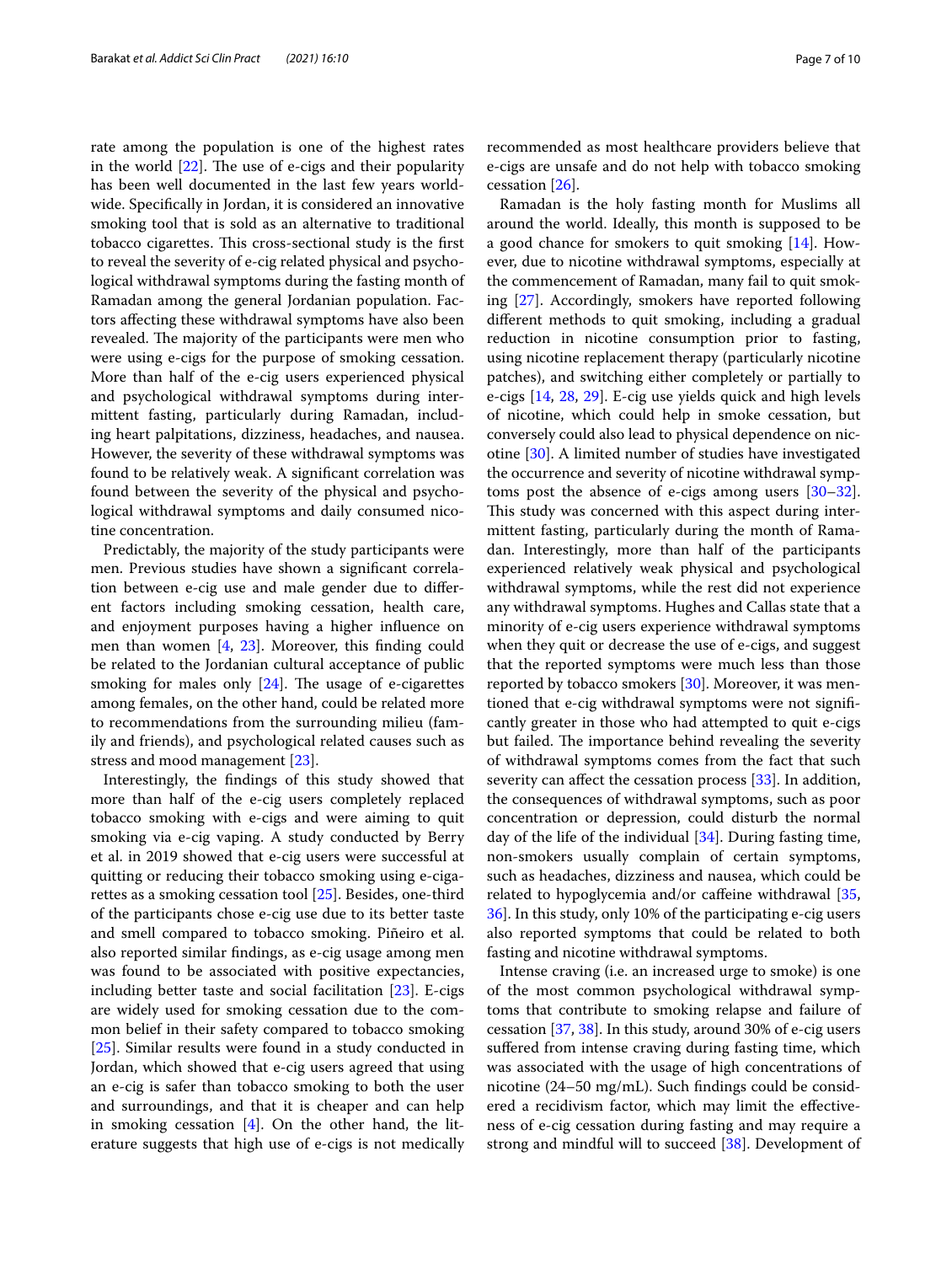coping behaviors and resilience processes during fasting (especially during Ramadan) could support e-cig users to quit and reduce the rate of smoking relapse [[39](#page-9-5)[–41](#page-9-6)]. Most of the study's e-cig users preferred to keep themselves busy during fasting time as a way to help them control the withdrawal symptoms they experienced. This action could be useful in Ramadan, as this month is naturally rich with community gatherings and worship, which results in many distractions and thus empowers individuals to overcome physical and psychological withdrawal symptoms [[27](#page-8-26)]. In addition, many published articles have highlighted the role of spirituality in the management and prevention of addiction (e.g. nicotine, alcohol, etc.) and have thus supported smoking or addiction recovery tools [[42–](#page-9-7)[44](#page-9-8)]. The minority of the study's e-cig users reported that they preferred to take medications to manage their withdrawal symptoms, use patches of nicotine replacement therapy, and only a small number advised that they consulted a healthcare provider. Such responses highlight the suboptimal role of healthcare services offered to e-cig users, which are supposed to be essential for health consultations and user guidance in order to achieve the goal of smoke reduction and cessation  $[14]$ . It is important to note that the use of nicotine replacement therapy in the form of patches does not break the user's fasting, as long as no direct oral intake happens [[28\]](#page-8-27).

More than half of the e-cig users consumed e-liquid containing nicotine (6.0 and 15.0 mg/day). There was a positive significant correlation between e-cig withdrawal symptoms and the daily consumed nicotine concentration. Most of the smoking-related studies demonstrated the addictive potential of nicotine, regardless of the source, be it tobacco smoking, waterpipe smoking, or e-cigs [[2\]](#page-8-1). A study conducted by Talih et al. in 2015 found that higher nicotine concentrations in e-liquid and higher voltage in e-cig devices resulted in a higher nicotine yield via e-cigs [[45\]](#page-9-9). However, the evidence has revealed that, in general, the nicotine produced from e-cigs is less than that from tobacco cigarette smoking [[30\]](#page-8-29). The majority of this study's participants used the 'Vape mode' device, which is a third-generation e-cig device that is characterized by providing the user the ability to change the voltage and the produced nicotine concentration [\[1](#page-8-0)]. Moreover, this study's results show a significant correlation between the severity of withdrawal symptoms and the type of device being used.

The harmful effects of e-cigs are still not fully clear, and many cases have been recorded from around the world regarding the use of e-cigs, which include the induction of acute lung injury. There were documented cases for immature use of these devices as well, which contradict the original objective of their synthesis [\[46](#page-9-10)]. To summarise, this study's findings indicate that e-cigarettes could play a successful role in smoking cessation among tobacco smokers via short term use by adults during intermittent fasting. Ramadan offers a good opportunity for smokers to quit. This should be managed under professional healthcare supervision and boosted by welldesigned educational/awareness programs to facilitate the cessation during and post fasting. Further studies should be conducted to assess the applicability of such processes among e-cig users.

#### **Limitations**

The first limitation of this study was the patient selfselection process that was followed. The survey was conducted online due to the novel coronavirus pandemic that started around January of this year, 2020 [\[47](#page-9-11)], and the public quarantine currently imposed in Jordan. Hence, only people who use the Internet and other social media platforms were able to participate. The second limitation is the representativeness of the sample to the population of Jordan, given that males actively participated in this survey more than females. The third limitation is that this study assessed the e-cig withdrawal symptoms among users during Ramadan only. Future studies should evaluate e-cig usage in months other than Ramadan, in order to compare the findings and provide a broader view of e-cig withdrawal symptoms. Moreover, some of the mentioned symptoms could be potentiated during fasting such as dizziness, headache and nausea.

#### **Conclusion**

This study has shown that the majority of e-cig users sought smoking cessation as the main reason behind using e-cigs. The severity of the physical and psychological withdrawal symptoms upon the intermittent fasting during the month of Ramadan was relatively weak. Accordingly, these results could imply that e-cigs are compatible with being used as a smoking cessation tool in conjunction with intermittent fasting. However, success in ceasing smoking is highly dependent on the mindfulness of the Jordanian smoker and required motivational awareness programs and feasible behavioral interventions offered to support smoking cessation.

#### **Supplementary Information**

The online version contains supplementary material available at https://doi. org/10.1186/s13722-021-00219-9.

<span id="page-7-0"></span>**Additional file 1: Appendix S1.** Electronic cigarettes' withdrawal severity symptoms among users during intermittent fasting survey.

#### **Abbreviations**

E-cig: Electronic cigarettes; E-liquid: Electronic liquid.; SPSS: Statistical Package for the Social Sciences.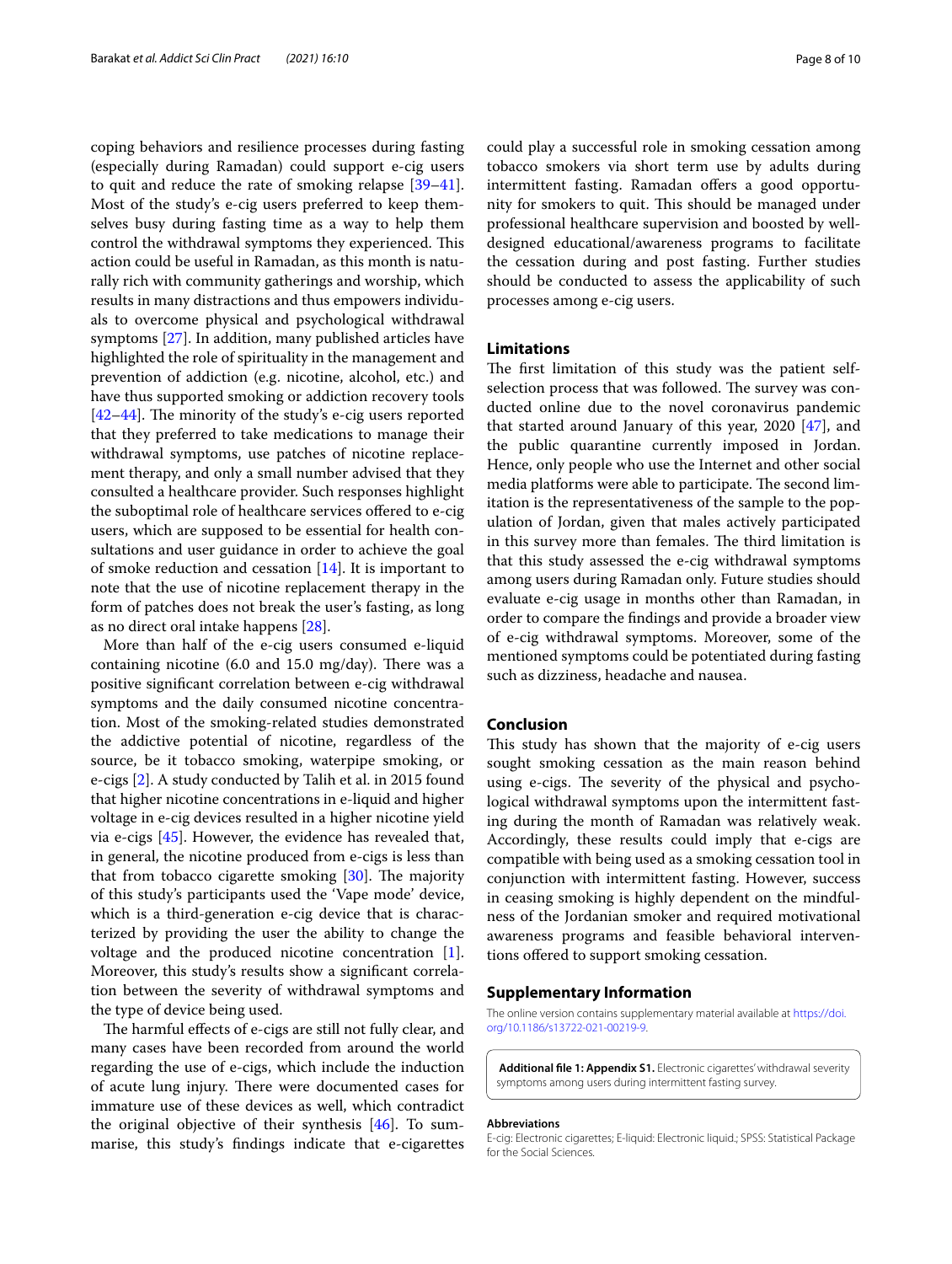#### **Acknowledgements**

Not applicable

#### **Authors' contributions**

All authors were involved in all parts of the study and manuscript preparation including literature search, study design, analysis of data, manuscript preparation, and review of the manuscript. All authors read and approved the final manuscript.

#### **Funding**

This study has not received any funds.

#### **Availability of data and materials**

The data will be made available by the corresponding author upon request.

#### **Ethics approval**

 Ethics approval for the study was obtained from the Faculty of Pharmacy, Applied Science Private University (Approval number: 2020-PHA-5).

#### **Consent to publish**

 Authors consent for publication of their identifiable details in relation to "Electronic Cigarettes' Withdrawal Severity Symptoms Among Users During Intermittent Fasting: A cross-sectional study" manuscript.

#### **Competing interests**

All authors declare that they have no competing interest.

#### **Author details**

<sup>1</sup> Faculty of Pharmacy, Applied Science Private University, Amman, Jordan. <sup>2</sup> School of Pharmacy, Queen's University Belfast, Belfast, UK.<sup>3</sup> College of Pharmacy, University of Sharjah, Sharjah, UAE.

# Received: 10 August 2020 Accepted: 22 January 2021

#### **References**

- <span id="page-8-0"></span> 1. DeVito EE, Krishnan-Sarin S. E-cigarettes: impact of e-liquid components and device characteristics on nicotine exposure. Curr Neuropharmacol. 2018;16(4):438–59.
- <span id="page-8-1"></span> 2. National Academies of Sciences E, and Medicine. Public health consequences of e-cigarettes. Washington, D.C.: National Academies Press; 2018.
- <span id="page-8-2"></span> 3. Soteriades S, Barbouni A, Rachiotis G, Grevenitou P, Mouchtouri V, Pinaka O, et al. Prevalence of electronic cigarette use and its determinants among 13-to-15-year-old students in Greece: results from the 2013 global youth tobacco survey (GYTS). Int J Environ Res Public Health. 2020;17(5):1671.
- <span id="page-8-3"></span> 4. Barakat M, Assaf AM, Al-Qudah RA, Thiab S, Alhamd M, Al-Obaidi HJ, et al. Perceptions of adults toward electronic cigarettes: a cross-sectional study from Jordan. Primary Health Care Res Dev. 2021;22(e3).
- <span id="page-8-4"></span> 5. Al-Balas HI, Al-Balas M, Al-Balas H, Almehaiza S, Bayan A-BJJoCH. Electronic cigarettes prevalence and awareness among Jordanian individuals. 2020:1–4.
- <span id="page-8-5"></span> 6. Safi M, al-Tahat J. Jordan smoking rates highest in world amid claims of big tobacco interference. The guardian. 2020.
- <span id="page-8-6"></span>Spellberg B, Guidos R, Gilbert D, Bradley J, Boucher HW, Scheld WM, et al. The epidemic of antibiotic-resistant infections: a call to action for the medical community from the Infectious Diseases Society of America. Clin Infect Dis. 2008;46(2):155–64.
- <span id="page-8-7"></span> 8. Centers for Disease Control and Prevention (CDC). How tobacco smoke causes disease: the biology and behavioral basis for smoking-attributable disease: a report of the Surgeon General. Washington, D.C.: US Government Printing Office; 2010.
- <span id="page-8-8"></span> 9. Rodriguez E, Parrón T, Alarcón R. Perceptions and Use of the e-Cigarette Among University Students. Archivos de Bronconeumología (English Edition)
- <span id="page-8-9"></span> 10. Martínez Ú, Martínez-Loredo V, Simmons VN, Meltzer LR, Drobes DJ, Brandon KO, et al. Erratum: how does smoking and nicotine dependence

change after onset of vaping? A retrospective analysis of dual users. Nicotine Tobacco Res. 2020;22(5):864.

- <span id="page-8-10"></span> 11. Adriaens K, Gucht DV, Baeyens F. IQOS(TM) vs. e-cigarette vs. tobacco cigarette: a direct comparison of short-term effects after overnight-abstinence. Int J Environ Res Public Health. 2018;15(12):2902.
- <span id="page-8-11"></span> 12. Barbeau AM, Burda J, Siegel M. Perceived efficacy of e-cigarettes versus nicotine replacement therapy among successful e-cigarette users: a qualitative approach. Addict Sci Clin Pract. 2013;8(1):5.
- <span id="page-8-12"></span> 13. Mughal F. Ramadan: what it means for general practice. Br J Gener Pract. 2014;64(624):356.
- <span id="page-8-13"></span> 14. Mughal F, Kingstone T. Encouraging smoking cessation in Ramadan in primary care. Addiction (Abingdon, England). 2018;113(9):1751.
- <span id="page-8-14"></span> 15. Etter J-F. A self-administered questionnaire to measure cigarette withdrawal symptoms: the Cigarette Withdrawal Scale. Nicotine Tobacco Res. 2005;7(1):47–57.
- <span id="page-8-15"></span> 16. Brown J, West R, Beard E, Michie S, Shahab L, McNeill A. Prevalence and characteristics of e-cigarette users in Great Britain: findings from a general population survey of smokers. Addict Behav. 2014;39(6):1120–5.
- <span id="page-8-16"></span> 17. Boynton PM, Greenhalgh T. Selecting, designing, and developing your questionnaire. BMJ. 2004;328(7451):1312–5.
- <span id="page-8-17"></span> 18. Couraud S, Cortot AB, Pivot XB, Touboul C, Lhomel C, Blay J-Y, et al. Beliefs and behavior regarding e-cigarettes in a large cross-sectional survey. Prevent Med Rep. 2018;10:332–6.
- <span id="page-8-18"></span> 19. Department of Statistics. Population Estimates in Jordan 2019. [http://](http://dosweb.dos.gov.jo/DataBank/Population_Estimares/PopulationEstimates.pdf) dosweb.dos.gov.jo/DataBank/Population\_Estimares/PopulationEstimates. [pdf](http://dosweb.dos.gov.jo/DataBank/Population_Estimares/PopulationEstimates.pdf) .
- <span id="page-8-19"></span> 20. Taherdoost H. Determining sample size; how to calculate survey sample size. Int J Econ Manage Syst. 2017;2:3.
- <span id="page-8-20"></span> 21. Centers for disease control and prevention (CDC). Smoking and tobacco use fast facts 2020. https://www.cdc.gov/tobacco/data\_statistics/fact\_ sheets/fast\_facts/index.htm.
- <span id="page-8-21"></span> 22. Marquez PVK, Konstantin; Andreeva, Tatiana. Jordan: overview of tobacco use, tobacco control legislation, and taxation. Washington, D.C.: World Bank Group; 2019.
- <span id="page-8-22"></span> 23. Piñeiro B, Correa JB, Simmons VN, Harrell PT, Menzie NS, Unrod M, et al. Gender differences in use and expectancies of e-cigarettes: online survey results. Addict Behav. 2016;52:91–7.
- <span id="page-8-23"></span> 24. Jaghbir M, Shreif S, Ahram M. Pattern of cigarette and waterpipe smoking in the adult population of Jordan. EMHJ-Eastern Mediterranean Health J. 2014;20(9):529–37.
- <span id="page-8-24"></span> 25. Berry KM, Reynolds LM, Collins JM, Siegel MB, Fetterman JL, Hamburg NM, et al. E-cigarette initiation and associated changes in smoking cessation and reduction: the Population Assessment of Tobacco and Health Study, 2013–2015. Tobacco Control. 2019;28(1):42–9.
- <span id="page-8-25"></span> 26. Ibrahim Dwedar DR, Aya M. A survey exploring knowledge and beliefs about electronic cigarettes between health care providers and the general population in Egypt. Int J Chronic Obstruct Pulmon Dis. 2019;14:1943–50.
- <span id="page-8-26"></span> 27. Aveyard P, Begh R, Sheikh A, Amos A. Promoting smoking cessation through smoking reduction during Ramadan. Addiction (Abingdon, England). 2011;106(8):1379–80.
- <span id="page-8-27"></span> 28. Maarof M, Ali AM, Bakry MM, Taha N. Time Course of Cigarette Withdrawal Symptoms while Using Nicotine Patch during Ramadan. Jurnal Sains Kesihatan Malaysia (Malaysian Journal of Health Sciences). 2018;16
- <span id="page-8-28"></span> 29. Gualano MR, Passi S, Bert F, La Torre G, Scaioli G, Siliquini R. Electronic cigarettes: assessing the efficacy and the adverse effects through a systematic review of published studies. J Public Health. 2015;37(3):488–97.
- <span id="page-8-29"></span> 30. Hughes JR, Callas PW. Prevalence of withdrawal symptoms from electronic cigarette cessation: a cross-sectional analysis of the US Population Assessment of Tobacco and Health. Addict Behav. 2019;91:234–7.
- 31. Foulds J, Veldheer S, Yingst J, Hrabovsky S, Wilson SJ, Nichols TT, et al. Development of a questionnaire for assessing dependence on electronic cigarettes among a large sample of ex-smoking E-cigarette users. Nicotine Tob Res. 2015;17(2):186–92.
- <span id="page-8-30"></span> 32. Rostron BL, Schroeder MJ, Ambrose BK. Dependence symptoms and cessation intentions among US adult daily cigarette, cigar, and e-cigarette users, 2012–2013. BMC Public Health. 2016;16(1):814.
- <span id="page-8-31"></span> 33. Hughes JR. Effects of abstinence from tobacco: etiology, animal models, epidemiology, and significance: a subjective review. Nicotine Tob Res. 2007;9(3):329–39.